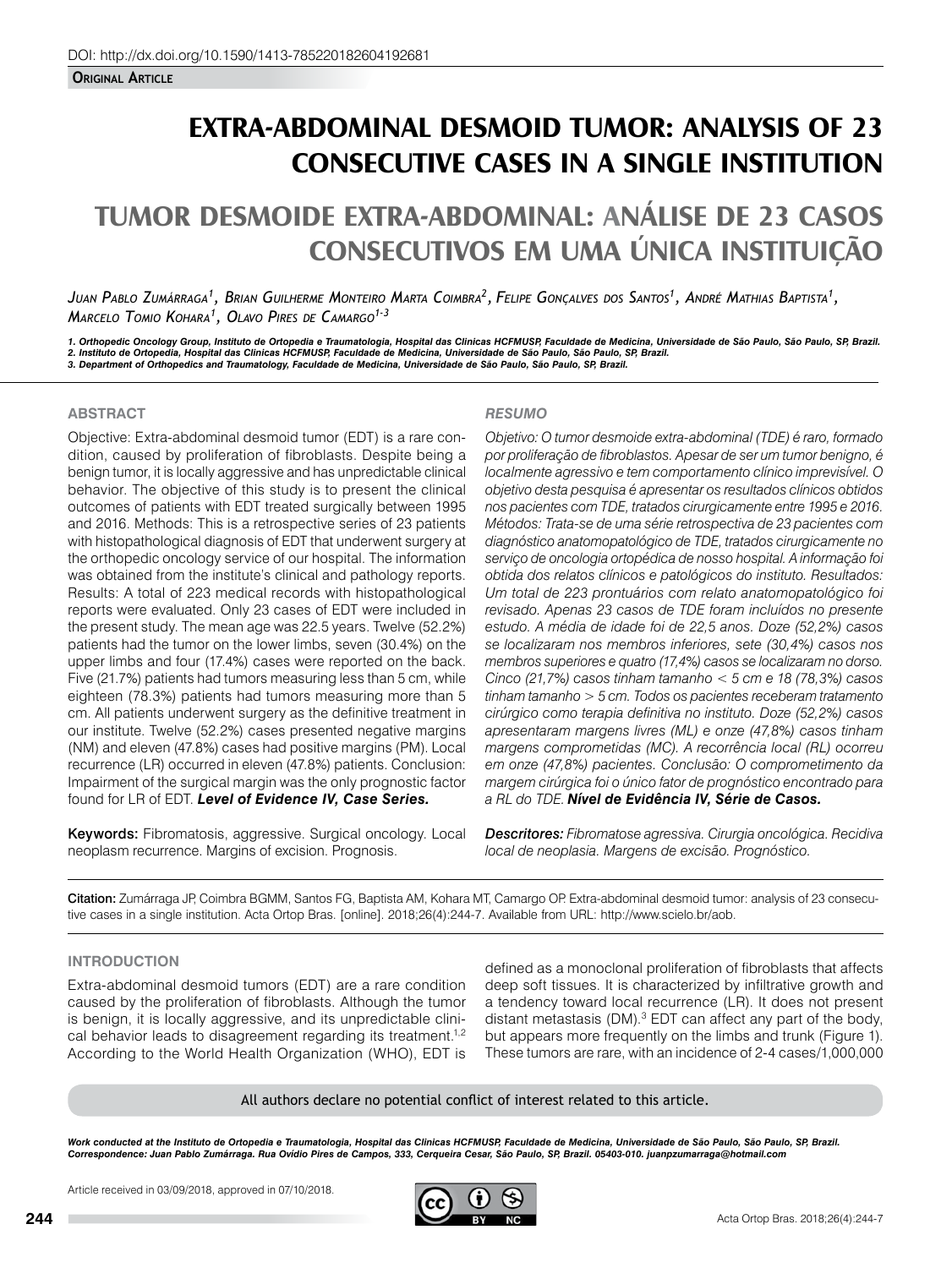

Figure 1. MRI: Desmoid tumor in the right gluteal area.

individuals in global statistics. Onset ranges from subjects in their 20s to their 70s, with a higher incidence in subjects in their 40s or thereabouts.4-6 The treatment of choice is based on resection surgery with negative margins (NM). Clinical surveillance may be used in duly selected cases where constant outpatient follow-up is maintained.<sup>7</sup> In view of the local characteristics of EDT, resection with NM represents a challenge to the surgeon. The pattern of growth with projections and the impossibility of distinguishing the capsule during the surgical procedure increase the risk of involvement of the surgical margins, which are frequently mentioned in pathology reports.<sup>8-11</sup> Therefore adjuvant radiotherapy is a method of choice to avoid LR. When this occurs, it can be isolated or multiple, can acquire a more aggressive biological activity and spread locally.12-14 If resection is not possible, pharmacological treatment may be indicated. Pharmacological options include anti-hormonal agents (e.g. tamoxifen), nonsteroidal anti-inflammatory drugs (e.g. celecoxib), and conventional chemotherapy (CT).<sup>15,16</sup> Ultimately, treatment of the disease should be multidisciplinary, focusing on the quality of life and function of the affected patient.17 The purpose of this research is to present the clinical results obtained in patients with EDT treated at our institution.

#### **MATERIALS AND METHODS**

The study was approved by the Institutional Review Board of HCFMUSP under number 1174. It is a cross-sectional retrospective study in which 23 medical records of patients diagnosed with EDT by the IOT-HC-FMUSP Orthopedic Oncology Group covering the period from 1995 to 2016 were used. We reviewed 223 medical records, 200 of which were excluded due to lack of data. All patients included in this study received surgical treatment. Age, sex, laterality, date of diagnosis, tumor size, type of surgery and postoperative outpatient follow-up were acquired from the medical records (Table 1). The histological diagnosis was made by the pathologists of the institute. The patients' characteristics were described using absolute and relative frequencies, and their age was also described using mean and standard deviation.<sup>18</sup> The mean disease-free survival with the respective intervals was estimated with 95% confidence according to characteristics of interest. The mean times were estimated when it was not possible to estimate the median time using the Kaplan-Meier estimator,<sup>19</sup> and times were compared between the categories of characteristics using log-rank tests.19 The hazard ratios (HR) of LR-free time were estimated between the categories with the respective 95% confidence intervals using bivariate Cox regression models.19 The tests were conducted with a significance level of 5%.

| Table 1. Description of patient demographics. |                |      |  |  |  |  |  |  |
|-----------------------------------------------|----------------|------|--|--|--|--|--|--|
| Variable                                      | Frequency      | %    |  |  |  |  |  |  |
| Sex                                           |                |      |  |  |  |  |  |  |
| Female                                        | 12             | 52.2 |  |  |  |  |  |  |
| Male                                          | 11             | 47.8 |  |  |  |  |  |  |
| Age*                                          |                |      |  |  |  |  |  |  |
| $\leq$ 20 years                               | 10             | 45.5 |  |  |  |  |  |  |
| >20 years                                     | 12             | 54.5 |  |  |  |  |  |  |
| Mean (SD)                                     | 22.5 (11.9)    |      |  |  |  |  |  |  |
| <b>Tumor Site</b>                             |                |      |  |  |  |  |  |  |
| Lower Limb                                    | 12             | 52.2 |  |  |  |  |  |  |
| <b>Upper Limb</b>                             | $\overline{7}$ | 30.4 |  |  |  |  |  |  |
| <b>Back</b>                                   | 4              | 17.4 |  |  |  |  |  |  |
| Laterality*                                   |                |      |  |  |  |  |  |  |
| Right                                         | 10             | 47.6 |  |  |  |  |  |  |
| Left                                          | 11             | 52.4 |  |  |  |  |  |  |
| <b>Margin</b>                                 |                |      |  |  |  |  |  |  |
| Negative                                      | 12             | 52.2 |  |  |  |  |  |  |
| Positive                                      | 11             | 47.8 |  |  |  |  |  |  |
| <b>Tumor Size</b>                             |                |      |  |  |  |  |  |  |
| $<$ 5 cm                                      | 5              | 21.7 |  |  |  |  |  |  |
| $\geq$ 5 cm                                   | 18             | 78.3 |  |  |  |  |  |  |
| Recurrence                                    |                |      |  |  |  |  |  |  |
| No                                            | 12             | 52.2 |  |  |  |  |  |  |
| Yes                                           | 11             | 47.8 |  |  |  |  |  |  |
| Total                                         | 23             | 100  |  |  |  |  |  |  |

#### RESULTS

A total of 223 medical records with pathology reports were reviewed for this study. Only 23 cases of EDT were included in the present study. The mean age was 22.5 years. Twelve patients were female (52.2%) and eleven male (47.8%). The left side was affected most often with 11 (52.4%) cases, while there were 10 right-sided cases (47.6%) and two cases involving the midline back. Twelve (52.2%) cases were located in the lower limbs, seven (30.4%) cases in the upper limbs, and four (17.4%) cases were located on the back. Regarding tumor size, five (21.7%) cases measured <5cm and 18 (78.3%) cases measured size >5cm. All patients received surgical treatment as definitive therapy at the institute. The surgery of choice for all patients was surgical resection with NM. The histopathology reports listed twelve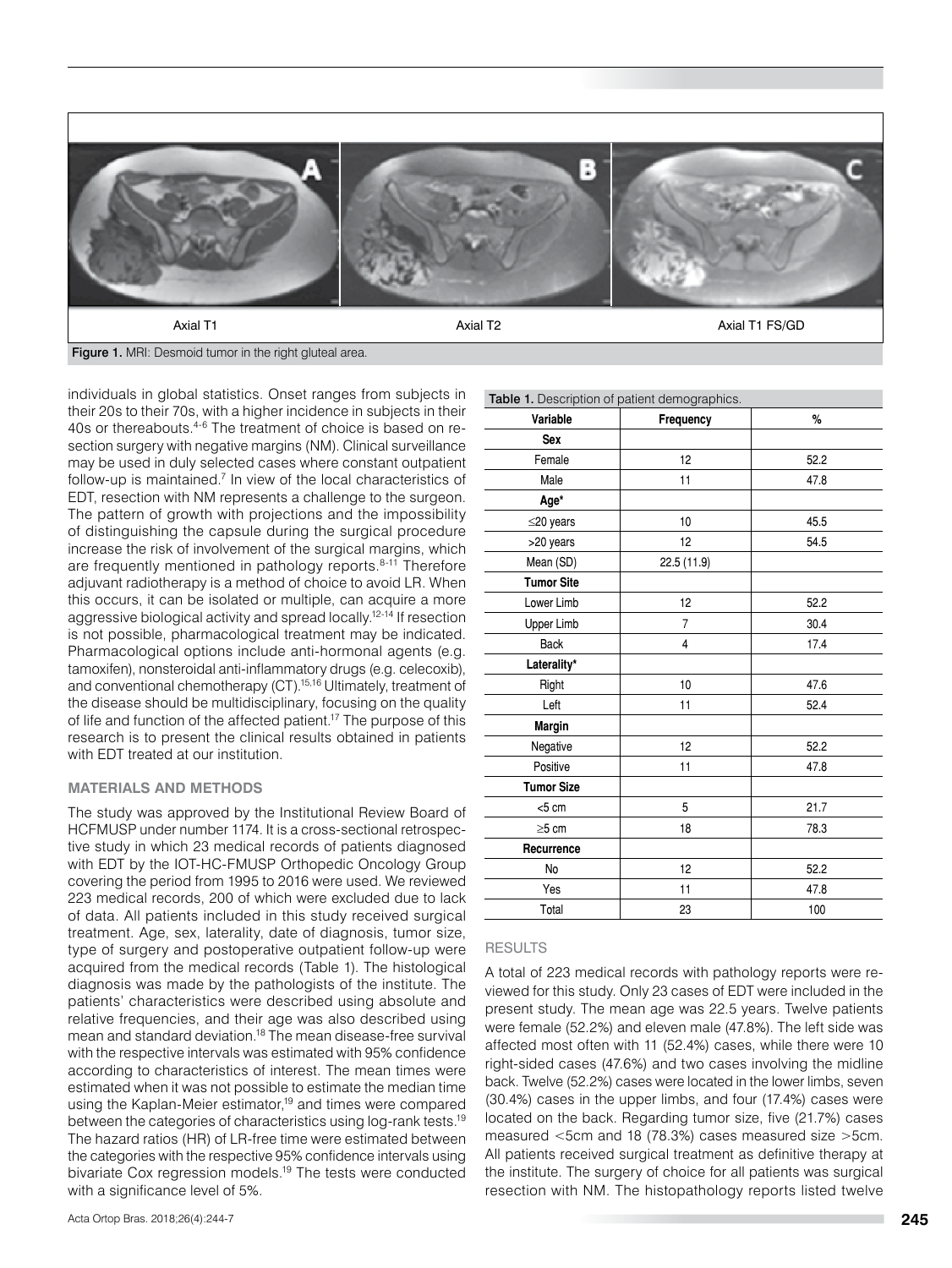(52.2%) cases with NM and eleven (47.8%) cases with PM. LR occurred in eleven (47.8%) patients. Only the surgical margins influenced the disease-free survival of patients with EDT (Figure 2). Patients with PM presented a 90-fold higher risk of LR when compared to patients with NM ( $p$  <0.001) (Table 2).



Figure 2. Kaplan-Meier plot of local recurrence according to margin.

# **DISCUSSION**

The literature presents an extensive list of publications on EDT. Most of the published studies are retrospective series and case reports.<sup>2,6</sup> This study was no exception: we analyzed 23 consecutive cases over 16 years. We did not find many studies addressing EDT in our field. The mean age in our study was 22.5 years, which coincides with that described in the literature.<sup>7,9</sup> In bibliographical terms, EDT predominates slightly in female subjects.<sup>1</sup> In this study we also observed female predominance (52.2%). Published studies indicate that EDT occurs mainly in the abdomen.14,15,20 This data cannot be compared as the study was conducted at an orthopedic institute. Therefore, we found widespread wide predominance of limb involvement, with a rate of 82.6%. As defined in the literature, the mean preoperative size ranges between 8 and 12  $cm<sup>21</sup>$  In our study the size varied a great deal, yet most cases involved tumors >5 cm, a fact similar to the published data. We also reported a PM rate of 47.8%. This data is not commonly reported in numerical values in the literature. One of the few studies with this data reported a rate of 42.5%.<sup>22</sup> Again, this finding is similar to that of our research. The main complication of EDT is LR, with rates ranging between 40 and 60%.17,21,23 Our study found a LR rate of 47.8%, again coinciding with the literature. The mean patient follow-up time was 98 months. Finally, we report that surgical margin impairment is directly related to the decrease in disease-free survival of the patient presenting with this tumor.

# **CONCLUSIONS**

Surgical margin impairment was the only prognostic factor found for EDT LR.

| Variable          | <b>Median Time</b><br>(months) | CI (95%) |              | Recurrence      | Total          | %            | <b>HR</b>    | CI (95%) |          | p       |
|-------------------|--------------------------------|----------|--------------|-----------------|----------------|--------------|--------------|----------|----------|---------|
|                   |                                | Lower    | <b>Upper</b> |                 |                |              |              | Lower    | Upper    |         |
| Sex               |                                |          |              |                 |                |              |              |          |          | 0.24    |
| Female            | 96                             | 34.3     | 157.7        | $\overline{7}$  | 12             | 58.3         | $\mathbf{1}$ |          |          |         |
| Male*             | 170.7                          | 98.1     | 243.3        | 3               | 11             | 27.3         | 0.43         | 0.11     | 1.69     |         |
| Age               |                                |          |              |                 |                |              |              |          |          | 0.7     |
| $\leq$ 20 years   | 98                             | 20.9     | 175.1        | 5               | 10             | 50           | 1            |          |          |         |
| >20 years         | 96                             | 35.7     | 156.3        | $5\phantom{.0}$ | 12             | 41.7         | 0.78         | 0.22     | 2.75     |         |
| <b>Tumor Site</b> |                                |          |              |                 |                |              |              |          |          | 0.058   |
| Lower Limb        | 63                             | 31.7     | 94.3         | $\overline{7}$  | 12             | 58.3         | $\mathbf{1}$ |          |          |         |
| Upper Limb *      | 183.3                          | 107.8    | 258.7        | $\overline{c}$  | $\overline{7}$ | 28.6         | 0.11         | 0.01     | 0.91     |         |
| <b>Back</b>       | 69                             | #        | $\#$         | $\overline{1}$  | 4              | 25           | 0.86         | 0.1      | 7.25     |         |
| Laterality        |                                |          |              |                 |                |              |              |          |          | 0.344   |
| Right             | 96                             | #        | #            | 3               | 10             | 30           | $\mathbf{1}$ |          |          |         |
| Left              | 98                             | 24.4     | 171.6        | 6               | 11             | 54.5         | 1.94         | 0.48     | 7.84     |         |
| <b>Margin</b>     |                                |          |              |                 |                |              |              |          |          | < 0.001 |
| Negative          | 252                            | #        | #            | $\mathbf{0}$    | 12             | $\mathbf{0}$ | $\mathbf{1}$ |          |          |         |
| Positive          | 61                             | 17.6     | 104.4        | 10              | 11             | 90.9         | 88.34        | 0.5      | 15498.91 |         |
| <b>Tumor Size</b> |                                |          |              |                 |                |              |              |          |          | 0.789   |
| < 5 cm            | 98                             | 52.8     | 143.2        | 3               | 5              | 60           | 1            |          |          |         |
| $\geq$ 5 cm       | 96                             | 39.4     | 152.6        | $\overline{7}$  | 18             | 38.9         | 1.21         | 0.31     | 4.72     |         |
| Total             | 98                             | 58       | 138          | $10$            | 23             | 43.5         |              |          |          |         |

Table 2. Mean disease-free survival according to the information resulting from comparative tests.

\*Mean recurrence-free survival. #Cannot be estimated.

**AUTHORS' CONTRIBUTIONS:** Each author made significant individual contributions to this manuscript. JPZ (0000-0001-5941-7714)\*, BGMMC (0000- 0001-5461-3644)\*, FGS (0000-0002-6854-6072)\*, AMB (0000-0002-0830-4602)\*, MTK (000-0003-3384-7905)\*, OPC (0000-0002-1128-7292)\*, were the main contributors in writing this work. JPZ participated in: concept, research, design, writing, and analysis; BGMMC participated in research, design and data collection; FGS participated in: concept, research, writing and data collection; AMB participated in concept, research, writing and analysis; MTK participated in research, design and data collection; OPC participated in concept, writing and analysis. \*ORCID (Open Researcher and Contributor ID).